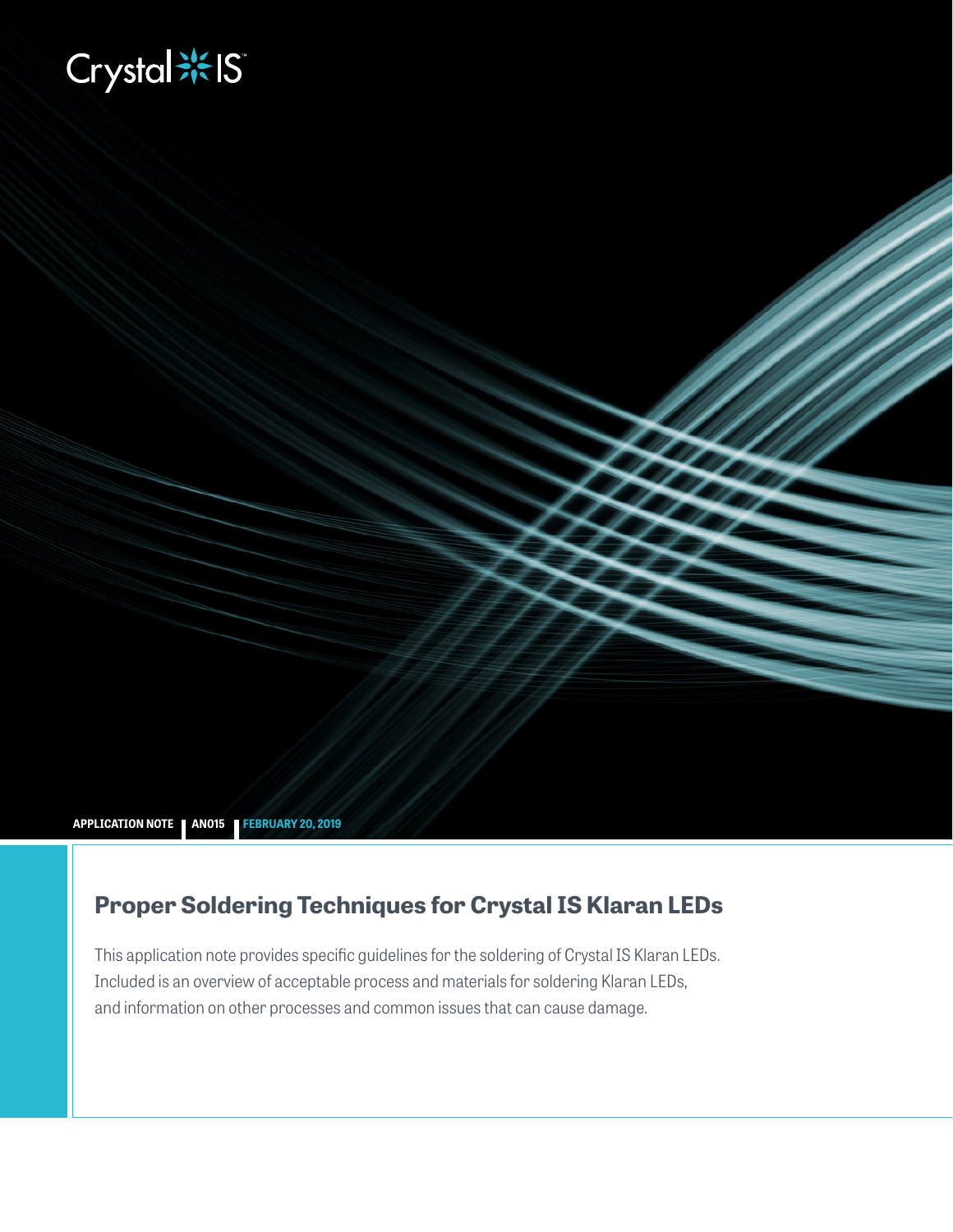# **Soldering Process and Materials**

Soldering is the process in which metals are bonded together by using an additional metal that has a lower melting temperature. This differs from welding in that the two metals being bonded do not melt as part of the process.

The soldering process consists of several factors:

**1.** The part being attached (most importantly, its specified solder temperature profile)

**2.** The solder material (with consideration of melting temperature, mesh type, form of application, and flux type)

- **3.** The heating equipment
- **4.** Cleaning the assembled PCB

There are a variety of metal alloy combinations and forms for the solders that are used for attaching electrical components. For the purpose of attaching surface mount Klaran devices, we suggest using solder paste.

One of the main considerations when selecting solder paste is the solder paste's melting temperature. Below are the recommended soldering guidelines that apply to all Klaran LEDs. The specification shows a temperature range of 217°C to 260°C for which the solder should be liquidous. This is the highest temperature range that the melting point of your selected solder should fall within.

#### **FIGURE 1**

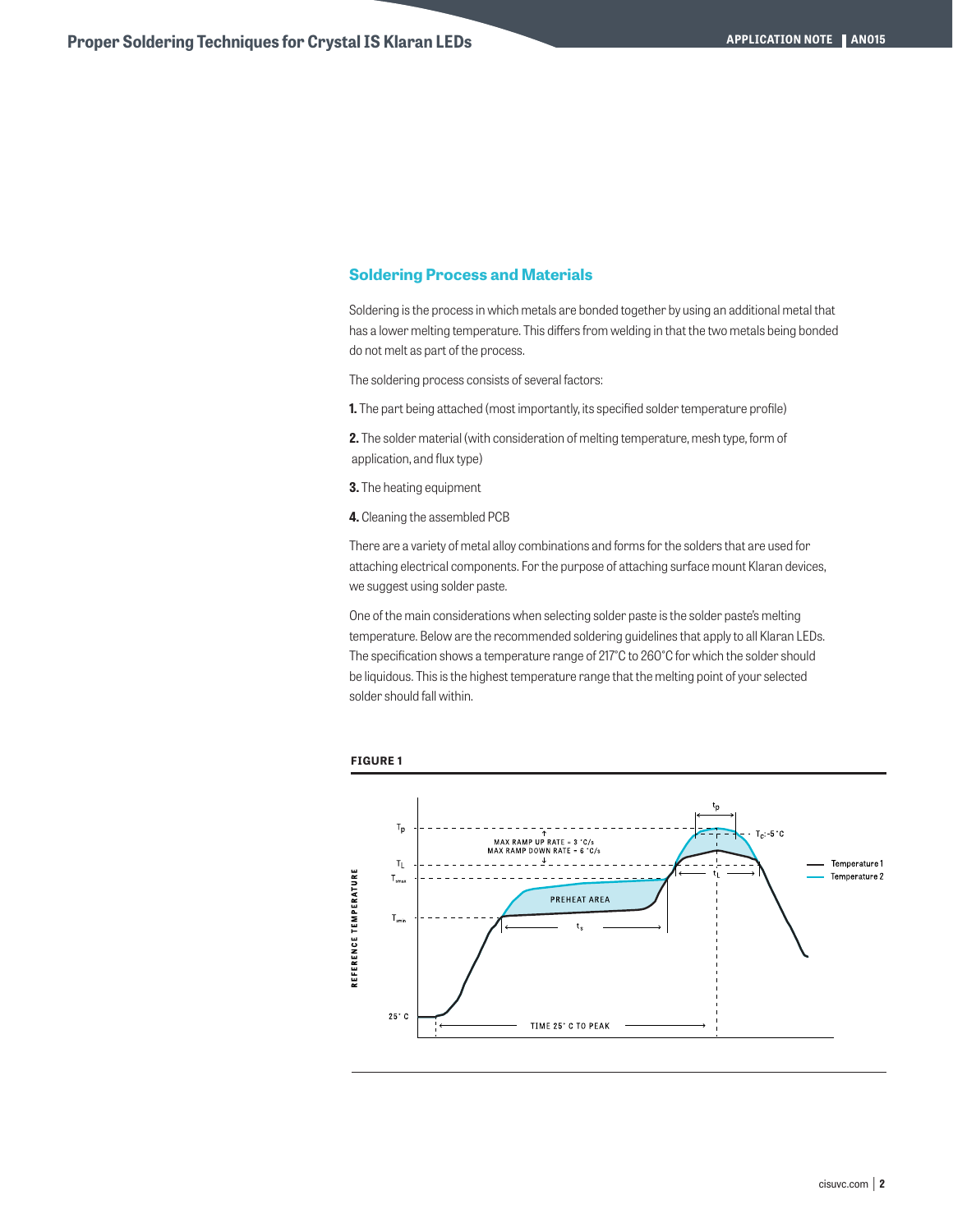### **Guidelines**

| <b>Profile Feature</b>                                            | <b>Pb-Free Assembly</b> |
|-------------------------------------------------------------------|-------------------------|
| <b>Preheat/Soak</b>                                               |                         |
| $>$ Temperature Min (T <sub>smin</sub> )                          | 150 °C                  |
| $>$ Temperature Max $(Temav)$                                     | $200\degree$ C          |
| $>$ Maximum Time (t.) from $T_{\text{emin}}$ to $T_{\text{emax}}$ | $60 - 120$ seconds      |
| Ramp-up rate $(TL$ to $Tn$ )                                      | 3 °C/second max.        |
| Liquidous Temperature (T <sub>1</sub> )                           | $217\degree$ C          |
| Time $(t_1)$ maintained above $T_1$                               | $60 - 150$ seconds      |
| Maximum peak package body temperature (T <sub>n</sub> )           | 260 °C                  |
| Time $(t_n)$ within 5 °C of the specified temperature $(T_c)$     | 30 seconds              |
| Ramp-down rate $(T_{\rm e}$ to $T_{\rm i})$                       | 6 °C/second max.        |
| Maximum Time 25 °C to peak temperature                            | 8 minutes max.          |

One of the most common and cost-effective solder pastes that fall within this range is SAC alloy (Tin (Sn), Silver (Ag), Copper (Cu)). SAC alloy has a melting point of 217°C to 218°C which falls into the upper limits of the profile requirements of Klaran LEDs.

Additional variables to consider when selecting solder paste include: mesh size, packaging, and flux type. A paste is made of small round particles of metal alloy mixed with flux; the size of these are referred to as the particle or mesh type and is graded in a range of 1-8 with 3-6 being the most common. The higher the grade type, the smaller the particles in the solder paste. For hand application, the mesh type is not as important; it is necessary to consider if using a screen type of application.

# **Applying Solder Paste**

One of the most common soldering application methods for medium to large scale production is a screening process. In this process, a stencil is placed over the PCB board, solder paste is applied, and a squeegee spreads the paste across the top. When the stencil is removed, a correctly set amount of solder paste is left on the board.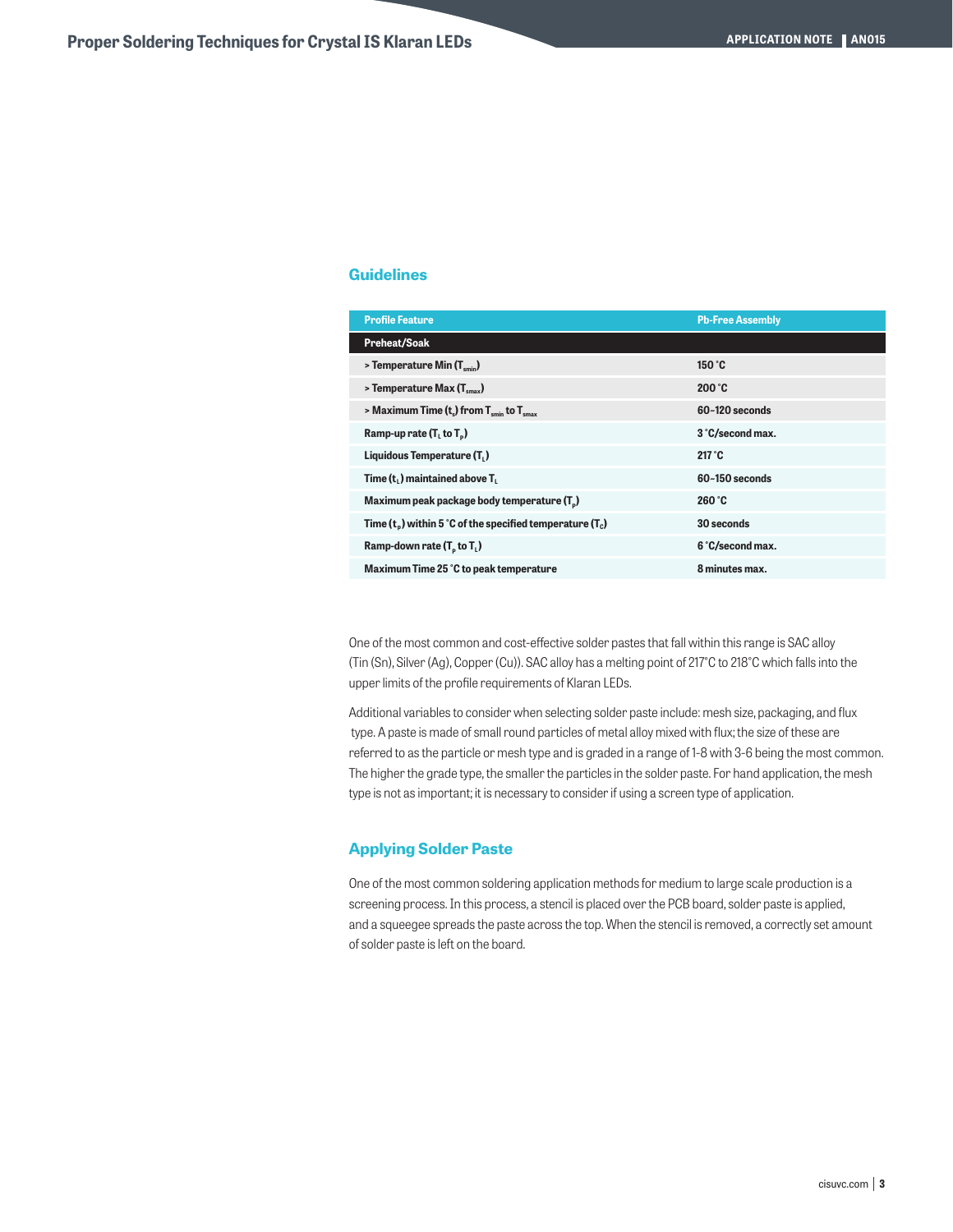

Solder can also be applied with a syringe. A syringe may be used to apply the paste used in a screen-printing application, directly to the PCB by an automated machine, or directly to the PCB by hand. Syringes often come with different size nozzles to allow the amount dispersed to be more closely controlled based on the size of the pad.



Another important component of the soldering process is flux. The main purpose of flux is to remove oxidization from the surfaces to which the solder is being bonded and the solder itself. While mostly inert at room temperature, as flux is heated, an acidic reaction facilitates the cleaning of the surfaces. In a solder paste, flux prevents additional oxidization to the solder simply by keeping it separated from air. By weight, a solder paste is approximately a 50/50 ratio of flux and solder particles, but this is due to the higher density of the flux. By volume, the solder particles make up nearly 90% of the mixture. Flux also helps the solder to smooth out while in a liquidous phase, and this is often referred to as wetting.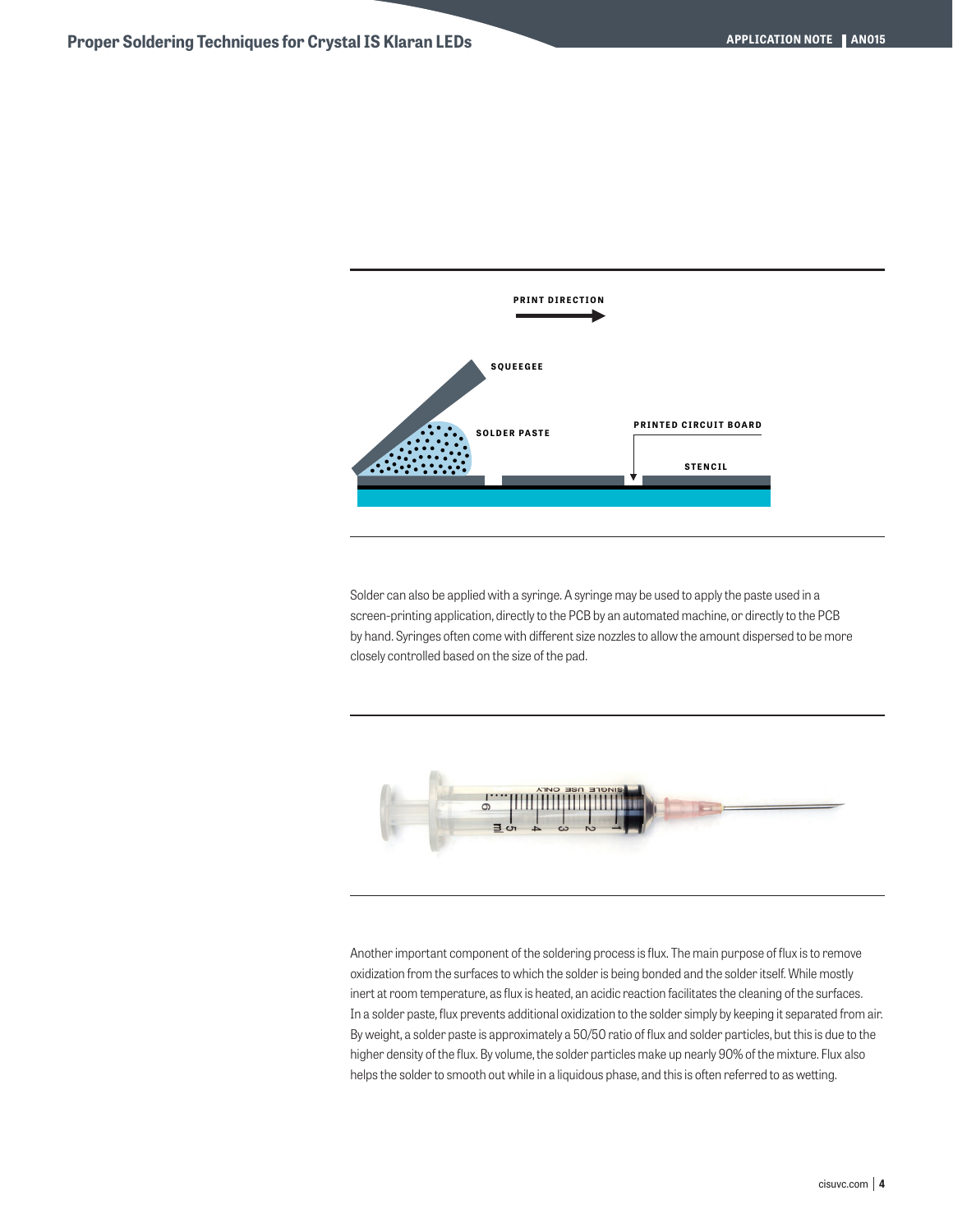There are three main types of flux found in solder pastes: (1) Water-soluble, (2) Rosin based, and (3) No-clean. Each type of flux has different ranges in the levels of acidic activity available. Water-soluble is the most variable and has an available range that covers all levels of activity. Rosin based fluxes have a low activity range and is typically used for easy to solder surfaces. No-clean fluxes have a low to medium range of activity. Any type of chosen flux is acceptable for the bonding of Klaran devices if proper amounts of solder, the correct solder temperature range, and cleaning process is applied.

#### **Heating Equipment**

The type of equipment used to provide heat for activating the flux and melting the solder (i.e. the reflow process) is very important. The equipment needs to reach the temperatures required for the chosen solder, and it must do so in a controlled manner because each level of heat provides a necessary step in the process.

A reflow oven is suggested for the attachment of Klaran LEDs. There are two main types of reflow ovens: batch and multi-stage. A batch reflow oven controls the temperature profile by using fast heating elements in a small space and can cycle the air out of the chamber for cooling. As the name implies, batch reflow ovens are used for small batch productions. A multi-stage reflow oven has separate zones set to the temperatures required to match the specified profile, and usually the last zone is used for cooling. A speed adjustable conveyor belt moves PCB boards through the oven allowing larger volume production. Regardless of the type of oven used, it is important to know that the temperature profile for reflowing electrical components is based on the temperature of the device. Part of setting up a profile correctly is to use a temperature sensor attached to the PCB board in order to test and adjust the profile.

## **Cleaning the Assembled PCB**

Cleaning the assembled PCB is a necessary step and the right approach to cleaning is highly dependent on the type of flux found in your solder paste. Do not use petroleum-based aerosol cleaning agents or ultrasonic cleaning, or perform mechanical cleaning with brushes or swabs on your mounted Klaran LEDs. For water-based flux, use water; for rosin and no-clean fluxes, it is best to use isopropyl alcohol (IPA) but water can also be used. Rinsing with a lab wash bottle provides gentle force to eliminate excess residues left after reflowing of the PCB board.

After cleaning, it is recommended that you perform a bake out process. The purpose of performing a bake out process is to eliminate moisture as well as any outgassing of organic compounds that might be left over from the PCB manufacturing or assembly process. Formal bake out ovens typically operate under vacuum to ensure that moisture or compound vapors do not settle back onto the parts. For the purpose of removing the moisture introduced during the cleaning process, it is suggested to oven bake at 60°C (140°F) for 2 hours for Isopropyl Alcohol (IPA), 4 hours for water cleaning. The oven should not have a ramp rate higher than 2°C (3.6°F) per minute. Klaran UVC LEDs fall under a moisture sensitivity level (MSL) rating of 1 which means they have an unlimited shelf life if they are kept under 30°C and 85% relative humidity and do not require baking process.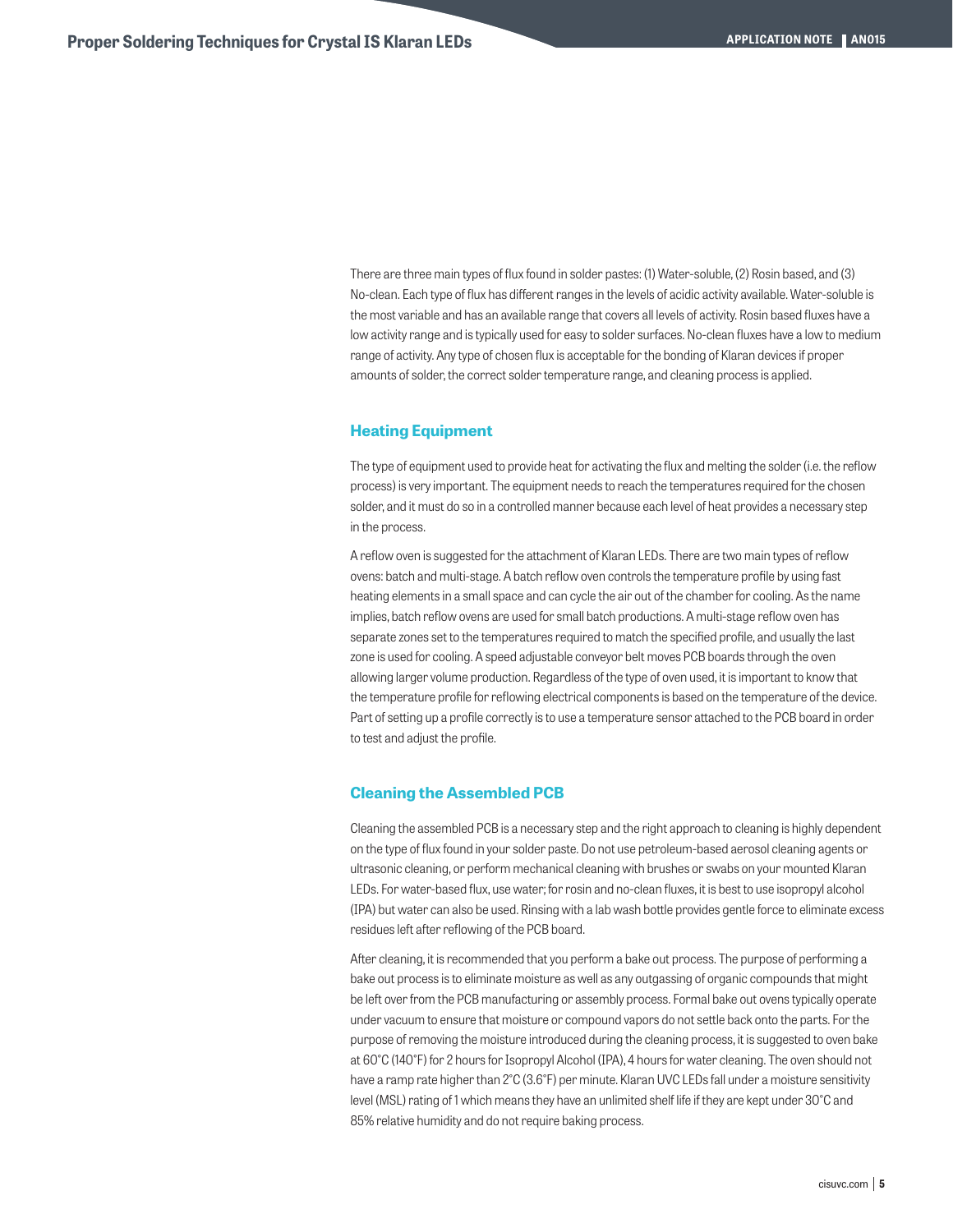# **Other Processes and Common Issues**

Most common issues that have been seen while attempting to solder Klaran LED devices are related to heat, solder application, and cleaning.

The equipment used to provide heat for the soldering process is important. Please note that hot plates, soldering irons, and air soldering techniques do not provide accurate control of the heat being applied to the solder and contacts. Since most Klaran LEDs should be mounted on metal core PCBs in order to provide improved thermal conductivity, the heat is quickly drawn away from the contact which adds more complications to these heating methods. As a result, overheating could cause damage to the LED package or the chip itself. Uneven heating, or underheating, can cause an irregularly mounted device resulting in poor optics and partial bonding of the contacts. Not only should the allowable soldering temperatures of the Klaran device being attached be considered, but the required temperatures of any other components that may be part of the board assembly should be considered as well. This ensures that, as parts are added to the board, the already soldered parts are not being re-melted multiple times. Multiple flowing of solder joints can cause shifting of the device and poor intermetallic in the solder joint, making it brittle.

Solder paste is suggested because the amount being applied is controllable and it has the proper amount of flux as a premixed component. When applying solder paste by hand, a common mistake is using too much solder paste. For the size pads that the Klaran LED uses the thickness of a screening stencil, and therefore the solder paste would be ~6 mil (~150 µm), or about the thickness of a human hair. Using a syringe to apply a small parallel line of solder paste across each pad provides plenty of product for a good bond. Any other solder alloy that remains within the profile provided by the Klaran LED specification is acceptable.

It is a best practice to clean your assembled PCB, even if using a no-clean flux. Flux residues can be acidic which may damage the board or components, so it is understandable that to clean water-based and rosin, flux is expected. No-clean fluxes leave lower amounts of residue than other types of fluxes. The residue from no-clean fluxes can cause leakage currents across the LED contacts, especially when too much solder paste has been applied.

The process equipment and materials discussed in previous sections of this application note are suggested for the proper attachment of Klaran LEDs to your PCB board. If you are planning to use alternative processes or materials, we welcome you to contact Crystal IS and discuss this with our Application Engineering team.